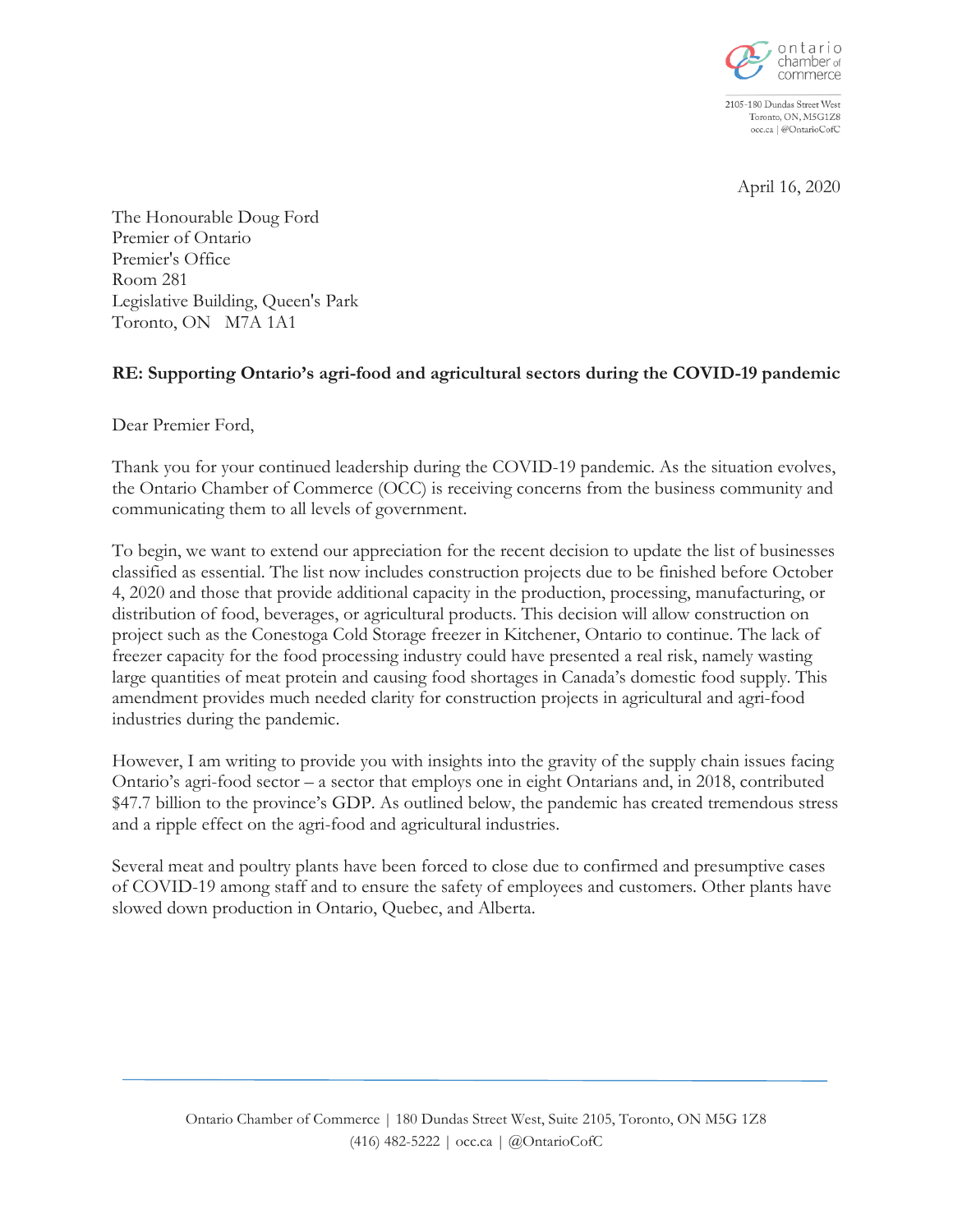

Accordingly, we encourage Public Health Ontario to endorse the document issued by the Centers for Disease Control and Prevention (CDC) on April 8, 2020 ("Interim Guidance for Implementing Safety Practices for Critical Infrastructure Workers Who May Have Had Exposure to a Person with Suspected of Confirmed COVID-19"). The document aims to ensure the continuity of essential functions and recommends critical infrastructure workers in 16 sectors be permitted to continue working after potential exposure to COVID-19, provided they remain asymptomatic and precautions are implemented, rather than having to quarantine for 14-days. As the province moves towards economic recovery, decisionmakers and the newly formed Ontario Jobs and Recovery Committee should take the agri-food and agricultural sectors into consideration.

In addition, we recognize that our health care and frontline workers are the top priority when it comes to access to personal protective equipment (PPE) and rapid test kits. At the same time, the food manufacturing industry also faces challenges when it comes to accessing these essential supplies to mitigate against the spread of COVID-19. The Government of Ontario should therefore keep the needs of the food industry in mind as it procures PPE for health care workers and those in similar sectors. Furthermore, as companies begin shifting their production lines to produce PPE, the Province could play a role by connecting new and existing suppliers with employers who are finding it difficult to obtain this equipment for their workers. The Province could also provide employers with greater clarity when it comes to what type of masks are required in certain workplaces or scenarios, as not all workers require N95 masks.

We also wanted to raise concerns around the development of workplace safety guidelines by the Ministry of Labour, Training and Skills Development for key sectors including food manufacturing. The Canadian Food Inspection Agency (CFIA) has issued guidance for meat and poultry processors on the prevention and response to suspected and confirmed cases of COVID-19 among plant employees. This included input from the Public Health Agency of Canada. However, there are concerns that with multiple bodies – namely, the CFIA, local public health authorities, and, more recently, the Ontario Ministry of Labour – the food industry in Ontario will receive inconsistent guidance. Instead, the Ministry of Labour should focus on provincially registered food establishments.

To summarize, we encourage your government take the following steps to support Ontario's agrifood and agricultural industries and our food supply:

- Align with the CDC's guidance to allow critical workers, including those in the agri-food and agricultural sectors, to return to work if they are asymptomatic and appropriate precautions are implemented;
- Add the food industry's need for personal protective equipment (PPE) and rapid test kits to the province's procurement strategy;